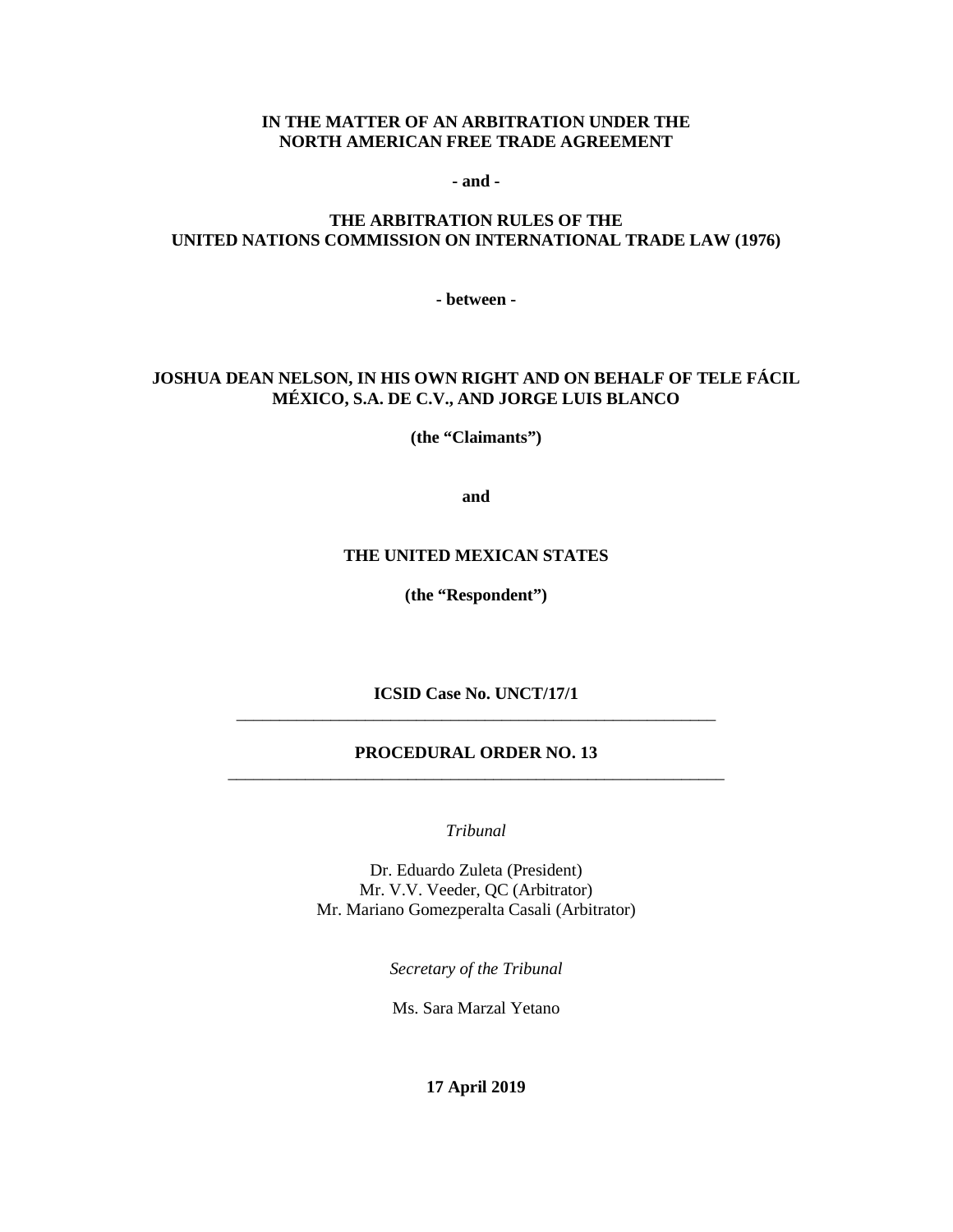# **Introduction**

- 1. By letter dated 26 March 2019, Claimants' counsel informed Respondent and the Tribunal that Mr. Jorge Luis Blanco ("Mr. Blanco") filed for bankruptcy in 2011 under Chapter 7 of the U.S. Bankruptcy Code and that Mr. Blanco inadvertently failed to disclose his interests at the time in Tele Fácil Mexico, S.A. de C.V. ("Tele Fácil").
- 2. Claimants' counsel further informed that as a result of such filing and the circumstances surrounding it, Mr. Blanco is not presently the owner of his original shareholdings in Tele Fácil and that the steps required to remedy the situation created by the filing for bankruptcy cannot be completed during the time available before the hearing.
- 3. Claimants' counsel concluded that as a result of the foregoing, Mr. Blanco does not want to unnecessarily delay or complicate the arbitration and "*has instructed us to withdraw him as a claimant in this action. He will, however, continue to participate as a fact witness on behalf of Josh Nelson and Tele Fácil. Consequently, we wish to hereby notify you of his withdrawal as a claimant, and request that ICSID take appropriate administrative steps to reflect this change*."
- 4. By letter dated 27 March 2017, Respondent posed various questions to Claimants regarding Mr. Blanco's bankruptcy filing. Claimants responded to such questions by letter dated 29 March 2019.
- 5. By letter of 3 April 2019, Respondent indicated that it was likely that Respondent would have to change its defense on jurisdiction based on the new facts that were only informed to the Tribunal and Respondent in Claimants' letter of 29 March 2019. Respondent also indicated that it may have to initiate judicial proceedings seeking the annulment of the transfer of shares of Tele Fácil to Mr. Joshua Dean Nelson (Mr. Nelson) made on 26 March 2016, unless Claimants were willing to accept that on the date of the Notice of Arbitration Mr. Nelson's participation as shareholder in the capital of Tele Fácil was 40%.
- 6. By letter dated 5 April 2019, Claimants counsel alleged, *inter alia*, that Mr. Blanco's withdrawal as claimant in this arbitration does not affect the status of Mr. Nelson's 60% shareholding because his share increase occurred through a transaction that did not involve Mr. Blanco and that was done in accordance with Tele Fácil's by-laws. Claimants' counsel further indicated that Mr. Blanco's withdrawal as claimant has no impact whatsoever on Mr. Nelson's standing to claim in this arbitration. Claimants' counsel concluded that there is no doubt that Mr. Blanco's withdrawal as claimant has no material impact on Respondent's position in the arbitration.
- 7. Respondent replied on 8 April 2019 to the letter mentioned under 6 above requesting authorization to amend its Statement of Reply to include new jurisdictional objections based on the new facts unknown to Respondent and requested that the Tribunal either postpone submissions on jurisdiction until after the hearing or postpone the hearing.
- 8. By letter of 9 April 2019, Claimants' counsel reiterated that Mr. Blanco's current status has no bearing on Mr. Nelson's standing to claim on his own behalf or on behalf of Tele Fácil and that the issue of whether or not additional briefings on the matter are required should be decided at the close of the scheduled hearing. Finally, Claimants' counsel indicated that Mr. Blanco withdrew as claimant in order to minimize any potential disruption to the scheduled hearing and that, to the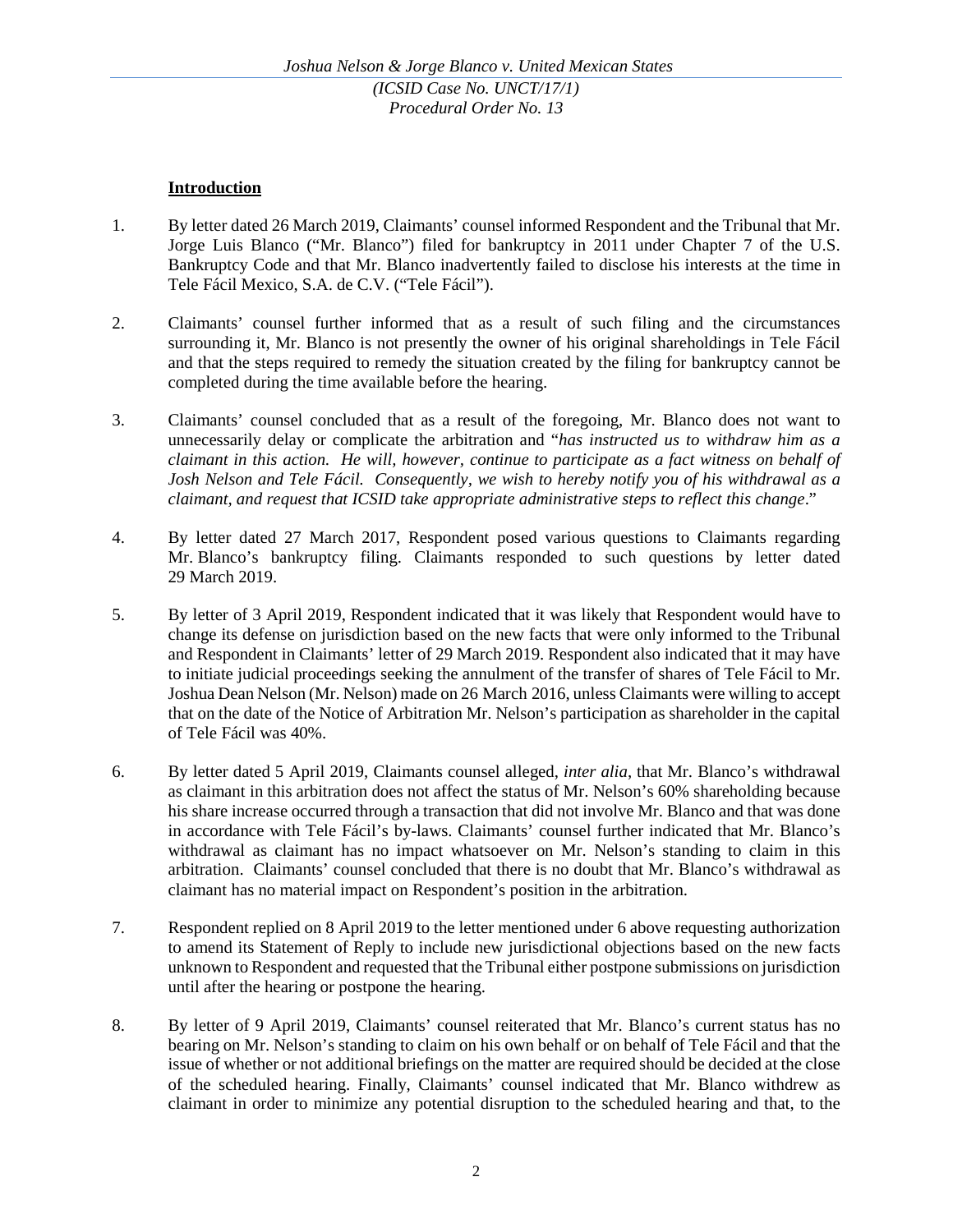extent that the Tribunal permits Respondent to present a new defense, Claimants must reserve the right to have Mr. Blanco reinstated as a claimant if and when the bankruptcy court abandons Mr. Blanco's shares back to him.

- 9. On 11 April 2019, the Tribunal informed the Parties that it intended to issue an order for the termination of the proceedings with respect to Mr. Blanco, pursuant to Article 34.2 of the UNCITRAL Arbitration Rules.
- 10. Claimants' counsel replied on 11 April 2019. Claimants referred to the reservation of rights made in their letter of 9 April 2019 and requested that the Tribunal's order terminating the proceedings with respect to Mr. Blanco be made either conditionally or be delayed until the course of action with respect to the treatment of Mr. Blanco's bankruptcy is determined at the end of the hearing.
- 11. On 16 March 2019, Respondent reiterated the need to file additional jurisdictional objections and opposed to Claimants' proposal that the Tribunal's order terminating the proceedings with respect to Mr. Blanco be made conditionally or be delayed until Mr. Blanco's bankruptcy is resolved. Respondent added that the withdrawal of Mr. Blanco as a claimant was unconditional and must be treated as such. According to Respondent, if Mr. Blanco is no longer being withdrawn as a claimant, or is conditionally withdrawn or if the election to withdraw him as a claimant is deferred to the end of the hearing, this would cause serious prejudice to the Respondent. A fundamental right of Respondent is to know who is or are the claimant parties before the hearing. If the Claimants' request is granted, then the Respondent will be denied procedural fairness.
- 12. Respondent concluded that if the issue of Mr. Blanco's status as a claimant is not defined before the hearing, Respondent would not agree to proceed to the hearing on the merits prior to the determination of the Tribunal's jurisdiction. Respondent stressed that it categorically opposed to allowing Mr. Blanco's status as a claimant to continue as an outstanding issue to the detriment of Respondent's defense.

# **Considerations of the Tribunal**

- 13. It is undisputed that Mr. Blanco has withdrawn as a co-claimant in this arbitration, as first made known to the Tribunal by Claimants' counsel letter dated 26 March 2019 and reiterated further in the various communications mentioned in the preceding paragraphs. It is also undisputed that Mr. Nelson has undertaken the payment of any adverse cost award in its entirety as reflected in Claimants' counsel letter dated 29 March 2019.
- 14. Respondent has not objected to the withdrawal of Mr. Blanco but rather seems to have accepted it, as reflected in the correspondence referred to in the above paragraphs.
- 15. Therefore, the withdrawal of Mr. Blanco as co-claimant is not in dispute, but rather the consequences of his withdrawal and the timing for the Parties and the Tribunal to discuss such consequences.